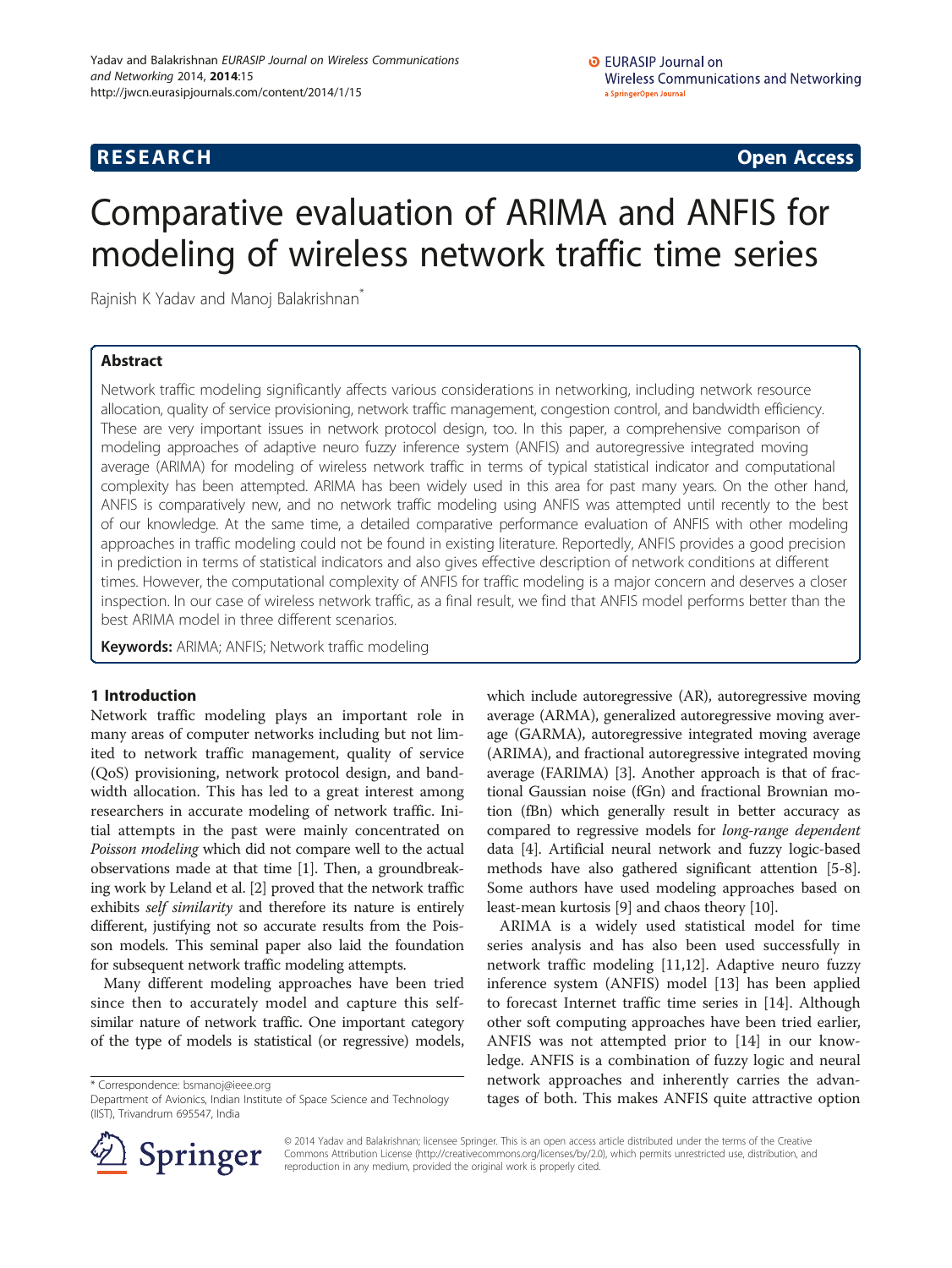<span id="page-1-0"></span>

for this purpose. However, one major drawback of ANFIS is that it is computationally expensive and complex. This paper is an attempt to compare the modeling approaches of ARIMA and ANFIS under different scenarios in order to conclude about their comparative suitability for computer network traffic modeling.

The paper has been organized as follows. In Section 2, we briefly highlight the related work in this area. Section [3](#page-2-0) of this paper provides necessary description of ARIMA and ANFIS. Section [4](#page-4-0) contains description of network traffic data collection and then data pre-processing. Modeling results and discussion have been presented in Section [5](#page-5-0). Section [6](#page-6-0) contains conclusions.

## 2 Related work

ARIMA has been discussed in [\[11,12](#page-6-0)] highlighting its use in modeling and prediction of network traffic. Authors in [[4\]](#page-6-0) discuss ARIMA modeling of traffic in an institutional wireless network. A good discussion on the application of ANFIS to forecast Internet traffic time series can be found in [[14](#page-6-0)]. ANFIS method is compared with ARIMA in [\[15](#page-6-0)] for forecasting WiMAX traffic time series. The authors of [[15](#page-6-0)] argue that ARIMA is better than ANFIS based on their comparison result which showed lower root mean square error (RMSE) and processing time for ARIMA. However in doing so, no proper reason was given for choosing a particular ARIMA model for comparison.

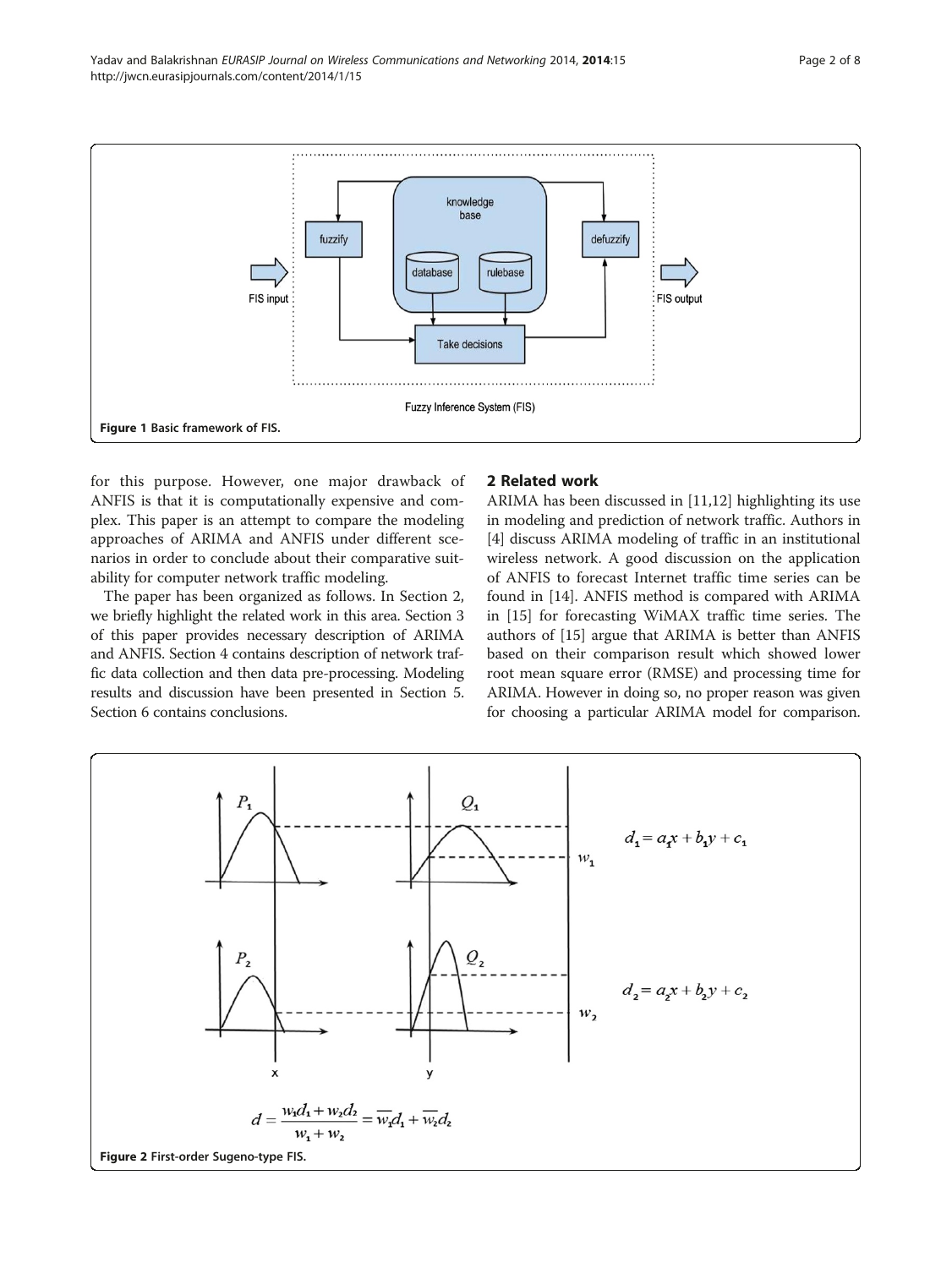<span id="page-2-0"></span>

Weather forecasting is another prominent area in which attempts have been made to compare ARIMA and ANFIS approaches. The results of these comparisons, however, are contrasting. Some authors have found ARIMA preferable over ANFIS [\[16\]](#page-6-0) while others recommend that ANFIS is a better approach [\[17\]](#page-7-0). We must note here that these are very specific applications in which dataset varies drastically from case to case leading to different results. In [\[18\]](#page-7-0), comparisons between the two approaches have been made to forecast electrical energy consumption wherein authors conclude that ANFIS is more appropriate than ARIMA.

## 3 Modeling approaches: ARIMA and ANFIS

We now describe the basic framework of modeling approaches of ARIMA and ANFIS.

#### 3.1 Autoregressive integrated moving average

In the framework of regression models, the computation of present output is done as a linear combination of some pre-specified number of past outputs and moving average of random white Gaussian noise [\[3](#page-6-0)].

Let us denote  $\Omega$  as the lag operator such that  $\Omega X$ (*t*) =  $X(t - 1)$ . In general we write  $\Omega^T X(t) = X(t - \tau)$ . Also let us denote  $\Delta$  as the difference operator so that  $\Delta X(t) = X$ (t) –  $X(t-1)$ . It can be observed that  $\Delta^T X(t) = (1 - \Omega)^T X(t)$ .

Let us also define two polynomial functions  $\phi(\Omega) = (1 \phi_1\Omega$ -.......-  $\phi_m\Omega^m$ ) and  $\theta(\Omega) = (1 - \theta_1\Omega$ -.......-  $\theta_n\Omega^n$ ) where  $\phi_1$ ,  $\phi_2$ ,  $\phi_n$  and  $\theta_1$ ,  $\theta_2$ ,  $\theta_n$  are coefficients of the lag operator  $Ω$ ; *m* and *n* are the degree of the polynomials, respectively.

Given these notations, the definition of regressive models follows next.

An autoregressive model of order *m*, generally denoted by AR  $(m)$  [[3](#page-6-0)] has the form

$$
\phi(\Omega)X(t) = \varepsilon(t) \tag{1}
$$

where  $\varepsilon(t)$  is random white Gaussian noise.

An autoregressive moving average model of order  $(m, n)$ , generally denoted by ARMA  $(m, n)$  [[3](#page-6-0)] has the form

$$
\phi(\Omega)X(t) = \theta(\Omega)\varepsilon(t). \tag{2}
$$

An autoregressive integrated moving average model of order  $(m, \tau, n)$  which is generally denoted by ARIMA  $(m, \tau, n)$  [[3\]](#page-6-0) has the form

$$
\phi(\Omega)\Delta^r X(t) = \theta(\Omega)\varepsilon(t). \tag{3}
$$

It can be seen that ARIMA is the most general of all the three regressive models discussed above. Although

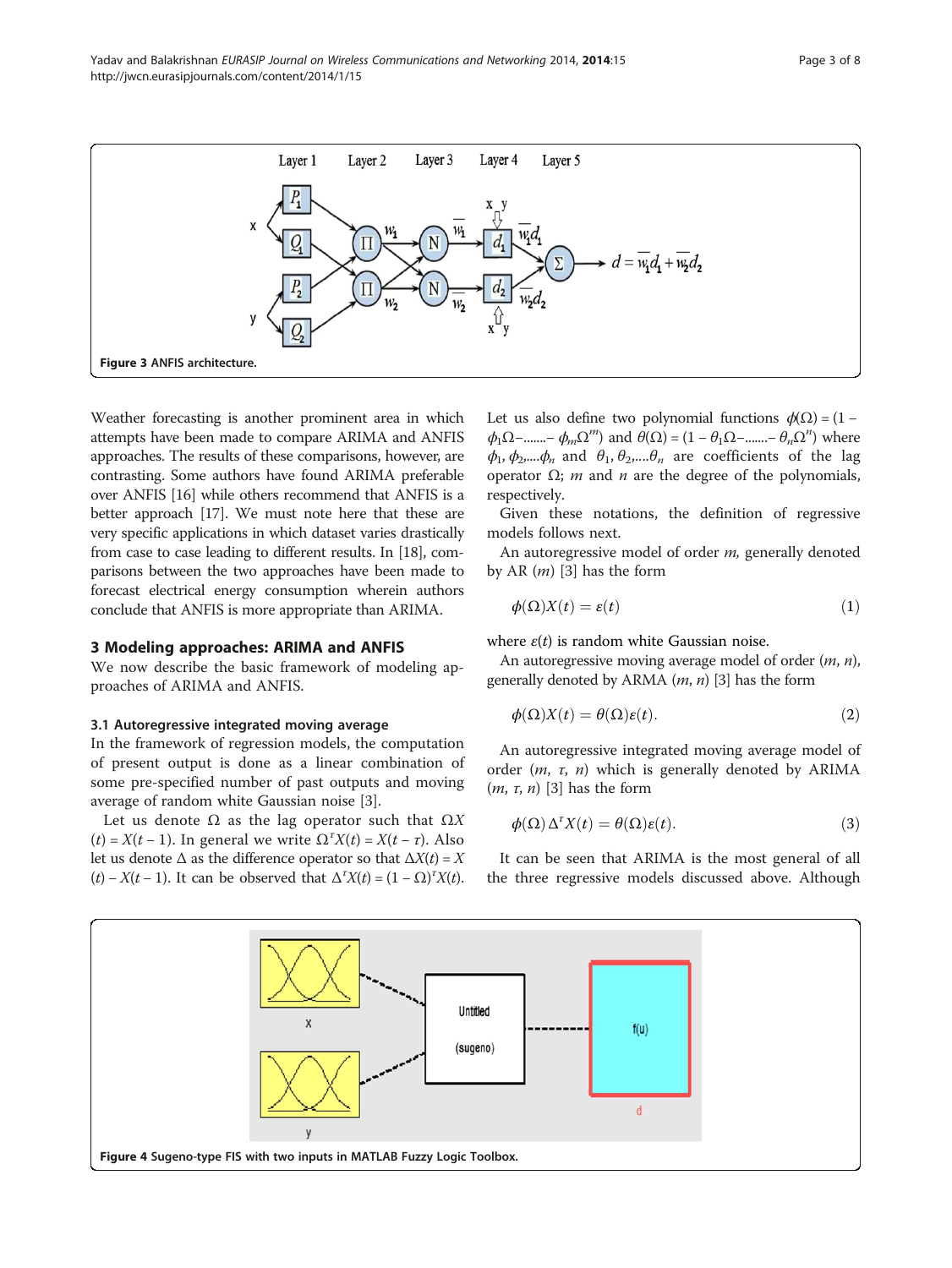<span id="page-3-0"></span>Table 1 Descriptive statistics of data samples and best fit model in three cases

|        | Number of<br><b>Samples</b> | Min   | Max   | Mean      | Best fit model |
|--------|-----------------------------|-------|-------|-----------|----------------|
| Case 1 | 500                         | 0.000 | 1.000 | 0.0986912 | ARIMA (1,0,0)  |
| Case 2 | 1.000                       | 0.000 | 1.000 | 0.1074067 | ARIMA (1,0,0)  |
| Case 3 | 1.500                       | 0.000 | 1.000 | 0.1084097 | ARIMA (0,0,6)  |

other more generalized regressive models are also available, ARIMA will be the focus of our study in this paper.

#### 3.2 Adaptive neuro fuzzy inference system

A fuzzy inference system (FIS) is a framework for computation based on the concepts of fuzzy set theory, fuzzy if then rules and fuzzy reasoning [\[13](#page-6-0)[,19\]](#page-7-0). As shown in Figure [1](#page-1-0), a FIS mainly has three conceptual components, viz., rule base, database, and reasoning mechanism. The rule base is a collection of fuzzy if-then rules which decide the system's behavior and response under different possible situations. The database contains the information about the membership functions in terms of their type and shape. Finally, the reasoning or decision-making mechanism is used to infer and derive output from the system. It may be noted that a FIS may need a fuzzification interface to convert crisp input values to fuzzy values suitable for processing. However, when the inputs themselves are fuzzy then this may not be required. Similarly at the output side, a defuzzification interface is used because in almost all of the real-world application, we need a crisp output value.

A neural network following the above discussed framework of a FIS results in ANFIS. For introductory purpose, a first-order Sugeno-type FIS (see [\[19\]](#page-7-0)) in Figure [2](#page-1-0) and equivalent ANFIS architecture in Figure [3](#page-2-0) has been

shown next. The following common rule set for firstorder Sugeno fuzzy model can easily be verified:

Rule 1. If x is  $P_1$  and y is  $Q_1$ , then  $d_1 = a_1x + b_1y + c_1$ .

Rule 2. If x is  $P_2$  and y is  $Q_2$ , then  $d_2 = a_2x + b_2y + c_2$ .

In the ANFIS architecture shown in Figure [3,](#page-2-0) each node in the same layer has the similar function. Here we denote output of the *i*th node in the layer *l* by  $O_i^l$ .

In layer 1, a linguistic label is associated with each input in terms of its membership grade. This membership grade can be defined by suitable membership functions  $\mu_{P_i}(x)$ and  $\mu_{Q_i}(x)$  with appropriate parameters. The parameters associated with these membership functions are called premise or nonlinear parameters.

In layer 2, a Suitable T-norm operator (most commonly multiplication) is used to perform fuzzy AND operation of the input signals to get the output:

$$
O_i^2 = w_i = \mu_{P_i}(x)\mu_{Q_i}(x); \quad i = 1, 2. \tag{4}
$$

The output of this layer is often called the firing strength of the corresponding rule.

The ratio of a rule's firing strength to the sum of the firing strengths of all the rules is calculated in layer 3. This operation is also called normalization of firing strengths:

$$
O_i^3 = \bar{w}_i = \frac{w_i}{w_1 + w_2}; \ \ i = 1, 2. \tag{5}
$$

The output of layer 4 is given by

$$
O_i^4 = \bar{w}_i d_i = \bar{w}_i (a_i x + b_i y + c_i); \quad i = 1, 2. \tag{6}
$$

Here,  $a_i$ ,  $b_i$ , and  $c_i$ ;  $i = 1, 2$  are called consequent or linear parameters of ANFIS. The total number of parameters of ANFIS is the sum of premise and consequent parameters.

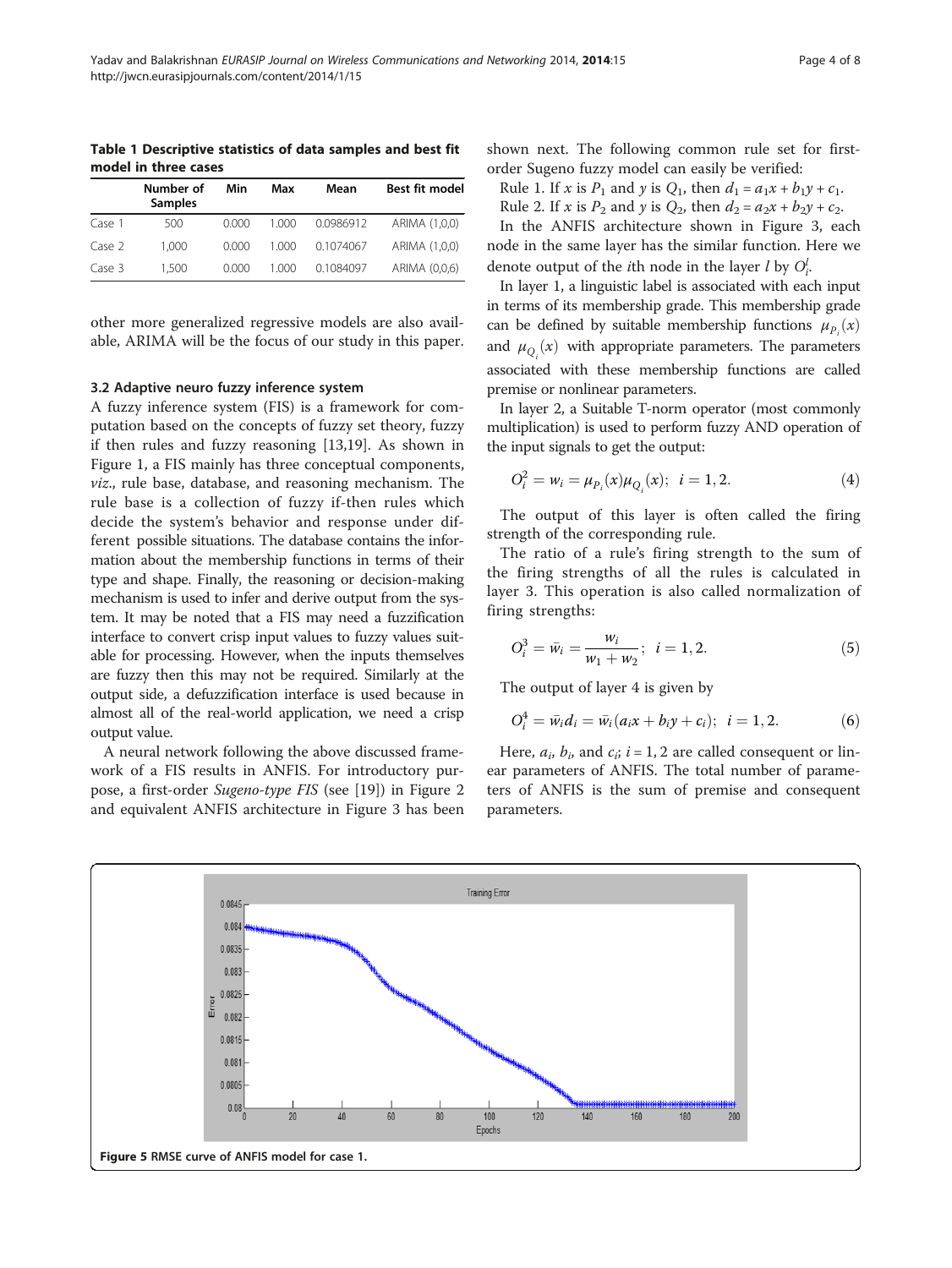<span id="page-4-0"></span>

| Specification                  | Value           |
|--------------------------------|-----------------|
| Selected ANFIS architecture    | $2 - 2 - 2 - 2$ |
| Number of nodes                | 55              |
| Number of linear parameters    | 80              |
| Number of nonlinear parameters | 24              |
| Total number of parameters     | 104             |
| Number of training data pairs  | 500             |
| Number of fuzzy rules          | 16              |

Lastly in layer 5, the summation of incoming signals is performed to get the overall output of ANFIS.

$$
O_i^5 = \sum_i \bar{w}_i d_i = \frac{\sum_i w_i d_i}{\sum_i w_i}.
$$
 (7)

It must be noted that the structure of ANFIS explained above is not unique, and, in fact, arbitrary but meaningful assignment of node functions and configurations is possible.

A Sugeno-type FIS as in MATLAB Fuzzy Logic Toolbox is shown in Figure [4.](#page-2-0)

## 4 Network traffic collection and data pre-processing 4.1 Network traffic data collection

After completing a brief introduction of modeling approaches of ARIMA and ANFIS, we now proceed to implement these concepts to the real-world network traffic data.

To begin, real-time network traffic trace is the first thing required. In the networking research community, Wireshark [[20](#page-7-0)] is the most popular and sophisticated

Table 3 ANFIS specification for case 2

| Specification                  | Value               |
|--------------------------------|---------------------|
| Selected ANFIS architecture    | $2 - 2 - 2 - 2 - 2$ |
| Number of nodes                | 161                 |
| Number of linear parameters    | 448                 |
| Number of nonlinear parameters | 48                  |
| Total number of parameters     | 496                 |
| Number of training data pairs  | 1,000               |
| Number of fuzzy rules          | 64                  |

network traffic monitoring tool. It can capture data packets from the network and provides important information like packet size, packet transfer rate, and packet capture time as well as data packet contents. We collected the packet statistics from an institutional wireless network, discarding the user data for this study. Matshark [[21](#page-7-0)] was used to extract the data from Wireshark and export it into MATLAB memory space.

## 4.2 Data pre-processing

The collected network traffic data was at nonuniform time scale. To get a time series data, samples at a uniform time scale are required. Data samples were extracted from the traffic trace at intervals of 0.1 s in MATLAB resulting in a time series data.

The data thus obtained was normalized using the operation:

$$
norm(x) = \frac{x - min(x)}{max(x) - min(x)}.
$$
\n(8)

This ensured that all samples remain within the range [0, 1] so that the RMSE values after applying different models can be effectively compared.

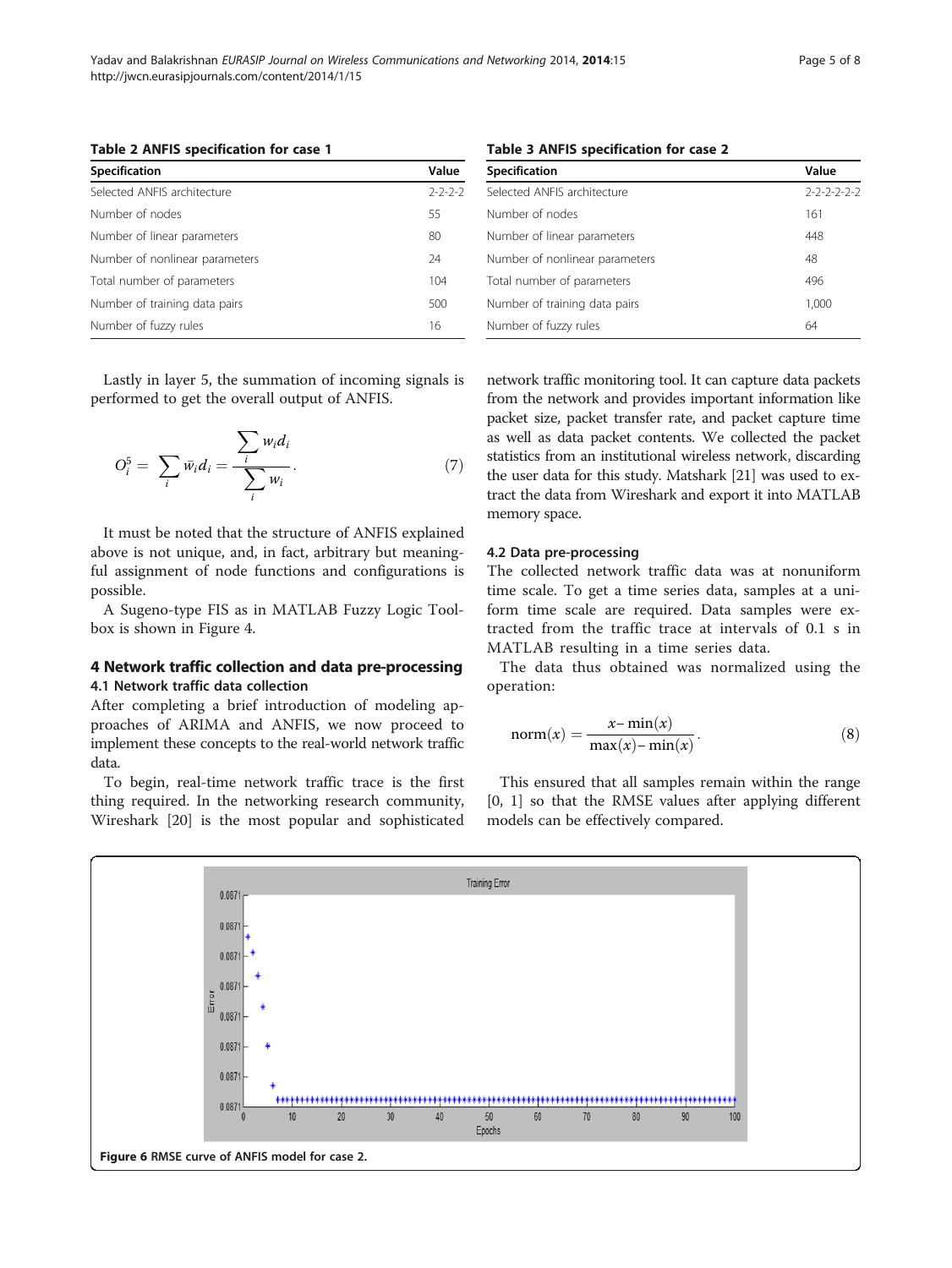<span id="page-5-0"></span>

RMSE was used as a statistical indicator for assessing goodness of different models. The lower is the RMSE value, the better is the model. Mathematically, RMSE is given by

RMSE = 
$$
\sqrt{\left(\frac{1}{N}\sum_{m=1}^{N} (y_m - \hat{y}_m)^2\right)}
$$
, (9)

where  $y_m$  and  $\hat{y}_m$  denote mth actual and model trained data samples, respectively. N is the sample size.

## 5 Results and discussion

We considered three different cases to evaluate and compare the performances of ARIMA and ANFIS. In the first case,  $N = 500$  samples of the time series data were used for modeling. In the second and third cases,  $N = 1,000$  and  $N = 1,500$  samples were used respectively. Below we describe the individual cases using each approach.

## 5.1 ARIMA approach

IBM SPSS Statistics 17.0 [[22](#page-7-0)] was used for ARIMA modeling. SPSS is comprehensive and versatile tool for statistical analysis and it provides best fit ARIMA model for the

Specification **Value** Selected ANFIS architecture 2-2-3-2-3-2 Number of nodes 325 Number of linear parameters 1,008 Number of nonlinear parameters 56 Total number of parameters 1,064 Number of training data pairs 1,500 Number of fuzzy rules 144

user-supplied data. The collected institutional network traffic data after necessary pre-processing was loaded into SPSS workspace. The best fit model was obtained with ARIMA (1,0,0) having RMSE of 0.085 for case 1, ARIMA (1,0,0) having RMSE of 0.089 for case 2, and ARIMA (0,0,6) having RMSE of 0.083 for case 3. The statistical description of data in three cases has been presented in Table [1](#page-3-0) along with the best fit model in each case.

### 5.2 ANFIS approach

MATLAB Fuzzy Logic Toolbox [\[23](#page-7-0)] was used for ANFIS modeling. The following discussion details the results obtained under each case.

An RMSE of 0.080 was obtained with ANFIS model under case 1. Four past values of data were used as input, and the present value was used as output with each input having two membership functions (2-2-2-2 architecture). The variation of error with increasing epoch numbers is shown in Figure [5.](#page-3-0) It is observed that error continues to decrease till about 140 epochs and then it becomes almost constant. ANFIS specification for this case has been presented in Table [2.](#page-4-0)

#### Table 5 Summary of results

|                        | Number of parameters | <b>RMSE</b> |
|------------------------|----------------------|-------------|
| Case 1 (500 samples)   |                      |             |
| ARIMA                  | $\mathcal{P}$        | 0.085       |
| <b>ANFIS</b>           | 104                  | 0.080       |
| Case 2 (1,000 samples) |                      |             |
| <b>ARIMA</b>           | $\mathcal{P}$        | 0.089       |
| <b>ANFIS</b>           | 496                  | 0.087       |
| Case 3 (1,500 samples) |                      |             |
| <b>ARIMA</b>           | 7                    | 0.083       |
| <b>ANFIS</b>           | 1,064                | 0.081       |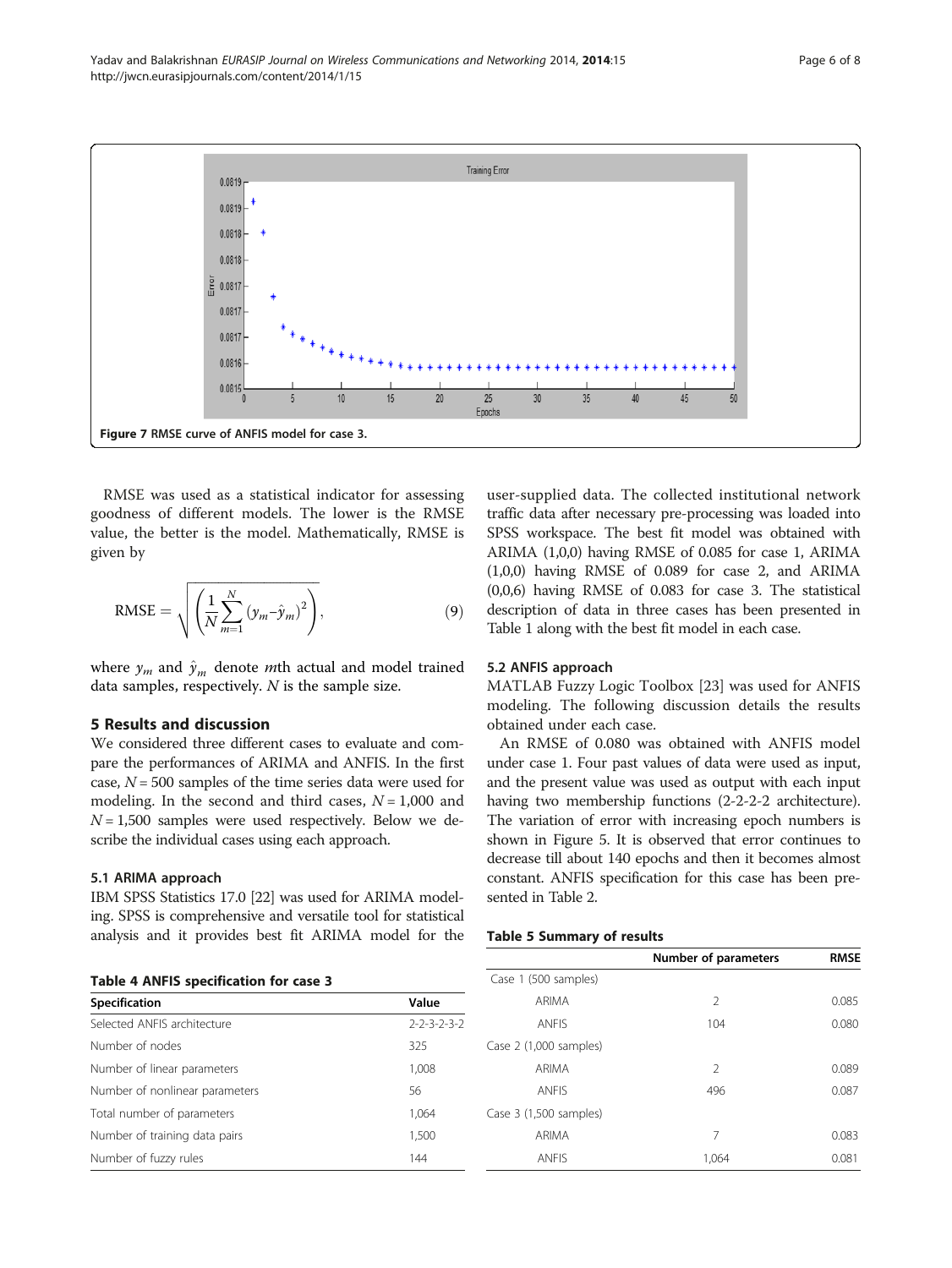<span id="page-6-0"></span>An RMSE of 0.087 was obtained with ANFIS model under case 2. Six past values of data were used as input, and the present value was used as output with each input having two membership functions (2-2-2-2-2-2 architecture). The variation of error with increasing epoch numbers is shown in Figure [6](#page-4-0). It can be seen that error remains almost unchanged beyond seven epochs. ANFIS specification for this case has been presented in Table [3](#page-4-0).

A careful reader might have observed that the error along the Y-axis in Figure [6](#page-4-0) remains almost equal to 0.0871 (shown only until four decimal places). This means that the error does not decrease appreciably with increasing epochs.

RMSE of 0.081 was obtained with ANFIS model under case 3. Six past values of data were used as input and present value as output with two inputs having three and rest others having two membership functions (2-2- 3-2-3-2 architecture). The variation of error with increasing epoch numbers is shown in Figure [7.](#page-5-0) It is observed that the error curve is smooth contrary to earlier two cases and also that the error does not decrease appreciably with increasing epochs similar to case 2 above. ANFIS specification for this case has been presented in Table [4](#page-5-0).

Noting that the number of parameters of ARIMA  $(m, \tau, n)$  is  $m+n+1$ , we summarize our results in Table [5](#page-5-0).

From Table [5](#page-5-0), we see that ANFIS model results in lower RMSE as compared to ARIMA in all the three cases considered here. At the same time, it can also be observed that the number of parameters in ANFIS is much larger than ARIMA in each of these cases. Computational complexity is empirically related to the number of parameters of a model which means that ANFIS is computationally more expensive and complex than ARIMA. The difference between the numbers of parameters becomes even larger when the number of inputs and the number of MFs of inputs of ANFIS are increased.

Hence, it is clear from the above results that although ANFIS performs better than ARIMA, this is achieved at the cost of complexity in computation which must be taken into consideration when ANFIS is used for network traffic modeling.

## 6 Conclusions

Network traffic modeling demands algorithms that are capable of dealing with the self-similar behavior of traffic data where conventional methods and assumptions fall short in terms of accuracy. Two different modeling approaches, autoregressive integrated moving average (ARIMA) and adaptive neuro fuzzy inference system (ANFIS), were applied to model the institutional network traffic data. For this study, three different cases are considered for modeling with 500, 1,000, and 1,500 samples, respectively, of an institutional wireless network traffic. We find that ANFIS performs better than ARIMA in all the three cases. However, this accuracy is achieved at the expense of computational complexity. Hence, it is recommended to use ANFIS approach only in those cases in which carrying out large computations is possible.

In future, coactive neuro fuzzy inference system (CANFIS) [[19\]](#page-7-0) can be used for network traffic modeling. Since it is a generalized form of ANFIS and allows avoiding some inherent constraints to ANFIS in its original form, we expect to get even better modeling results from CANFIS.

#### Competing interests

The authors declare that they have no competing interests.

Received: 7 August 2012 Accepted: 12 December 2013 Published: 22 January 2014

#### References

- 1. V Paxson, S Floyd, Wide-area traffic: the failure of Poisson modeling. IEEE/ACM Transac Network 3, 226–244 (1995)
- 2. W Leland, M Taqqu, W Willinger, D Wilson, On the self-similar nature of Ethernet traffic (extended version). IEEE/ACM Transac Network 2(1), 1–15 (1994)
- 3. M Ghaderi, On the relevance of self-similarity in network traffic prediction (School of Computer Science, University of Waterloo, Waterloo, Canada). <https://cs.uwaterloo.ca/research/tr/2003/28/TR-CS-2003-28.pdf>. Accessed 23 July 2011
- 4. RK Yadav, Modeling of self similartraffic in wireless networks, in IEEE International Conference on High Performance Computing (HiPC) at Proceedings of Workshop on Next Generation Wireless Networks (WoNGeN) (Bangalore, 2011)
- 5. S Chabaa, A Zeroual, J Antari, Identification and prediction of internet traffic using artificial neural networks. J Intell Learning Syst Appl 2(3), 147–155 (2010). 10.4236/jilsa.2010.23018
- 6. F Wang, H Xia, Network traffic prediction based on grey neural network integrated model, in International Conference on Computer Science and Software Engineering (Wuhan, 2008), pp. 915–918
- 7. N Piedra, J Chicaiza, J López, J García, Study of the application of neural networks in internet traffic engineering, in Information Science and Computing (Institute of Information Theories and Applications, FOI ITHEA, 2008), pp. 3–47. ISSN: 1313–0455
- 8. A Rahman, P Kennedy, A Simmonds, J Edwards, Fuzzy logic based modelling and analysis of network traffic, in 8th International Conference on Computer and Information Technology (Sydney, 2008), pp. 652–657
- 9. H Zhao, N Ansari, YQ Shi, Self-similar traffic prediction using least mean kurtosis, in Proceedings of International Conference on Information Technology: Coding and Computing Computers and Communications ITCC 2003 (Las Vegas, 2003), pp. 352–355
- 10. D Li, B Ji, H Xiang, The on-line prediction of self-similar traffic based on chaos theory, in International Conference on Wireless Communications, Networking and Mobile Computing, 2006. WiCOM 2006 (Wuhan University, Wuhan, 2006), pp. 1–4
- 11. L Wang, Z Li, C Song, Network traffic prediction based on seasonal ARIMA model, in 5th World Congress Intell Control Auto, vol. 2, (2004), pp. 1425–1428
- 12. B Zhou, D He, Z Sun, Traffic modeling and prediction using ARIMA/GARCH, in Modelling and Simulation Tools for Emerging Telecommunication Networks (Springer, New York, 2006), pp. 101–121
- 13. JSR Jang, ANFIS: adaptive- network based fuzzy inference system. IEEE Trans. Syst. Man and Cybernetics 23(3), 665–685 (1993). 10.1109/21.256541
- 14. S Chabaa, J Antari, A Zeroual, ANFIS method for forecasting Internet traffic time series, in Mediterranean Microwave Symposium (MMS) (Tangiers, Morocco, 2009), pp. 1–4
- 15. CAS Hernandez, LFM Pedraza, OJP Salcedo, Comparative analysis of time series techniques ARIMA and ANFIS to forecast wimax traffic. Online J Electron Electric Eng (OJEEE) 2(2), 223–228 (2010)
- 16. M Rahman, AHMS Islam, SYM Nadvi, RM Rahman, Comparative study of ANFIS and ARIMA model for weather forecasting in Dhaka, in International